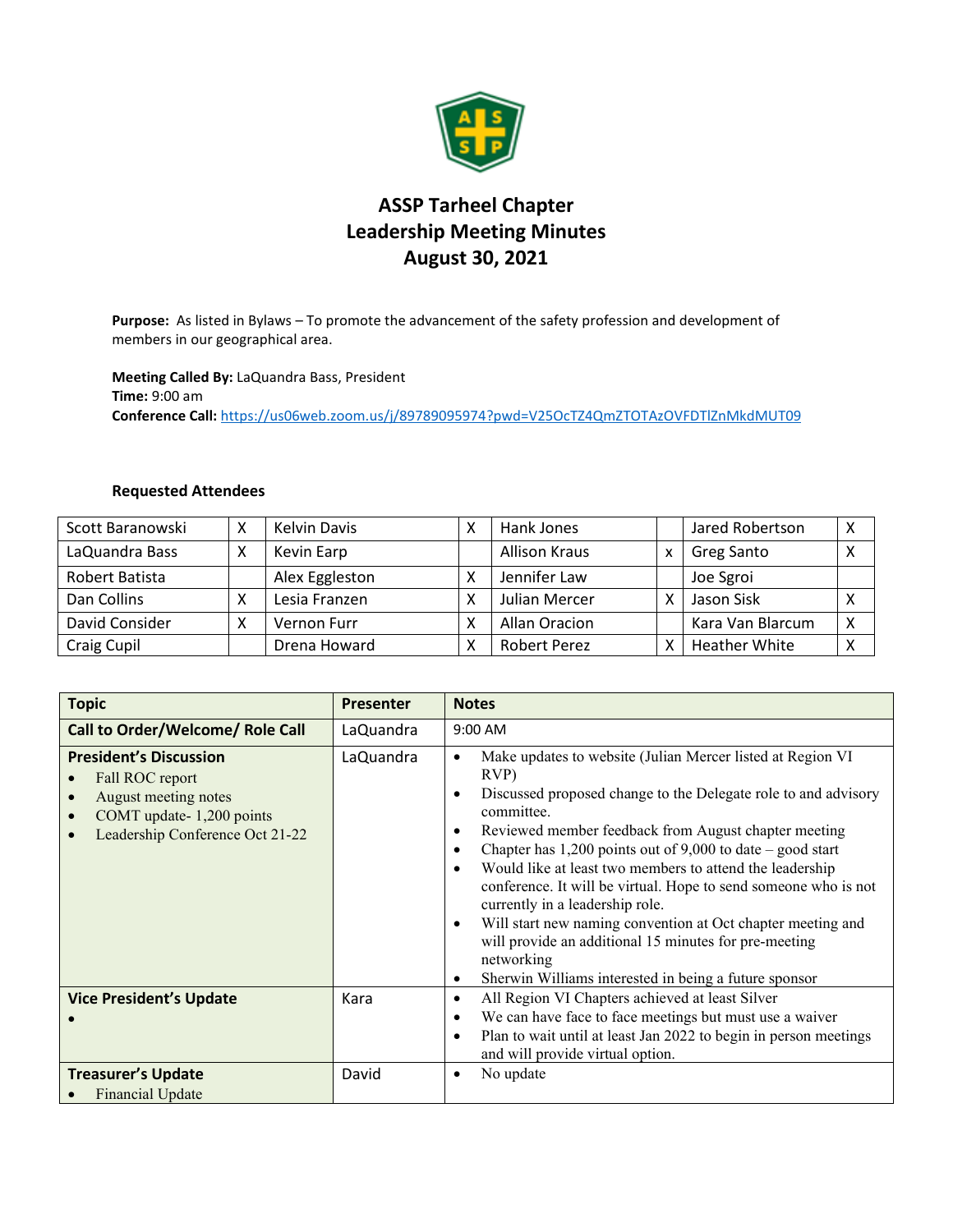

| <b>Secretary's Update</b>                                                                                                                                                                                          | Kelvin                | Notify Kelvin if you are not receiving the meeting agenda and<br>minutes emails. Provide email address.                                                                                                                                                                                                                                                                                                                                                                                                                                                                                                                                                                                                                                                                                                                                                                                                                                                  |
|--------------------------------------------------------------------------------------------------------------------------------------------------------------------------------------------------------------------|-----------------------|----------------------------------------------------------------------------------------------------------------------------------------------------------------------------------------------------------------------------------------------------------------------------------------------------------------------------------------------------------------------------------------------------------------------------------------------------------------------------------------------------------------------------------------------------------------------------------------------------------------------------------------------------------------------------------------------------------------------------------------------------------------------------------------------------------------------------------------------------------------------------------------------------------------------------------------------------------|
|                                                                                                                                                                                                                    |                       | <b>Committee Updates</b>                                                                                                                                                                                                                                                                                                                                                                                                                                                                                                                                                                                                                                                                                                                                                                                                                                                                                                                                 |
| <b>Program Chair</b><br>Monthly chapter meeting update                                                                                                                                                             | Jared                 | Sept- Collaboration with the NC Chapter<br>$\bullet$<br>Oct- Chris Butts presenting the Role of Fire Safety in Risk<br>$\bullet$<br>Management<br>Nov- Corey Arledge, Lessons Learned from an Electrical<br>$\bullet$<br>Contractor<br>Dec- Diana Stegall, former ASSP President- topic coming soon<br>$\bullet$<br>Jan- Paul Sullivan presenting Annual OSHA Updates<br>$\bullet$<br>Feb- BISE will secure the speaker (Black<br>History<br>$\bullet$<br>Month). Possibly held at UNCC. Details coming soon<br>March- WISE will secure the speaker (Women's History<br>$\bullet$<br>Month). Details coming soon<br>April-<br>$\bullet$<br>May-Open<br>$\bullet$<br>June- Chapter review/ Member appreciation- no speaker needed<br>$\bullet$<br>Discussed future CEUs and chapter level submission process<br>$\bullet$<br>Discussed implementing a process to notify members of names<br>$\bullet$<br>via an email communication prior submitting CEUs |
| <b>Chapter Communications/ Public</b><br><b>Relations</b><br>Distribute meeting notices 3-4<br>weeks prior to the meeting date                                                                                     | Alex, Allan,<br>Drena | The PR team will communicate to the members/update website<br>$\bullet$<br>the joint chapter meeting with the NC Chapter on the second<br>Thursday (September 9) ASAP to avoid confusion.                                                                                                                                                                                                                                                                                                                                                                                                                                                                                                                                                                                                                                                                                                                                                                |
| <b>WISE</b>                                                                                                                                                                                                        | Jennifer &<br>Lesia   | March WISE speaker meeting. The topic should be a technical topic<br>Jared.                                                                                                                                                                                                                                                                                                                                                                                                                                                                                                                                                                                                                                                                                                                                                                                                                                                                              |
| <b>BISE</b><br>Host at least one BISE event<br>(webinar, social gathering)                                                                                                                                         | Craig                 | No update<br>$\bullet$                                                                                                                                                                                                                                                                                                                                                                                                                                                                                                                                                                                                                                                                                                                                                                                                                                                                                                                                   |
| <b>Emerging Professionals</b><br>Schedule one chapter meeting at<br>$\bullet$<br>UNCC with content relevant to<br>emerging professionals<br>Host at least one EP event<br>$\bullet$<br>(webinar, social gathering) | Vacant                | This role is open. Notify the Executive Committee of anyone<br>$\bullet$<br>that might have interest.<br>Working with Dr. Benjamin at UNCC. Have at least four<br>$\bullet$<br>students interested in being officers and hope to have a student<br>section chapter up and running this year.<br>Craig to follow up<br>$\bullet$                                                                                                                                                                                                                                                                                                                                                                                                                                                                                                                                                                                                                          |
| <b>HSP</b><br>Host at least one HSP event<br>$\bullet$<br>(webinar, social gathering)                                                                                                                              | Robert                | Robert introduced himself<br>$\bullet$<br>Working on outreach with Hispanic community<br>$\bullet$<br>Contacting group that provides free safety training to small<br>$\bullet$<br>subcontractors                                                                                                                                                                                                                                                                                                                                                                                                                                                                                                                                                                                                                                                                                                                                                        |
| <b>Social Media</b><br>Use social media to connect<br>$\bullet$<br>with members- discussion<br>topics, polls<br>Post job opportunities<br>$\bullet$                                                                | Vernon                | Discussed adding not only job postings but also member<br>$\bullet$<br>recognition for any awards received<br>Drive engagement by adding monthly poll questions and other<br>$\bullet$<br>information on social media to drive traffic to our sites.                                                                                                                                                                                                                                                                                                                                                                                                                                                                                                                                                                                                                                                                                                     |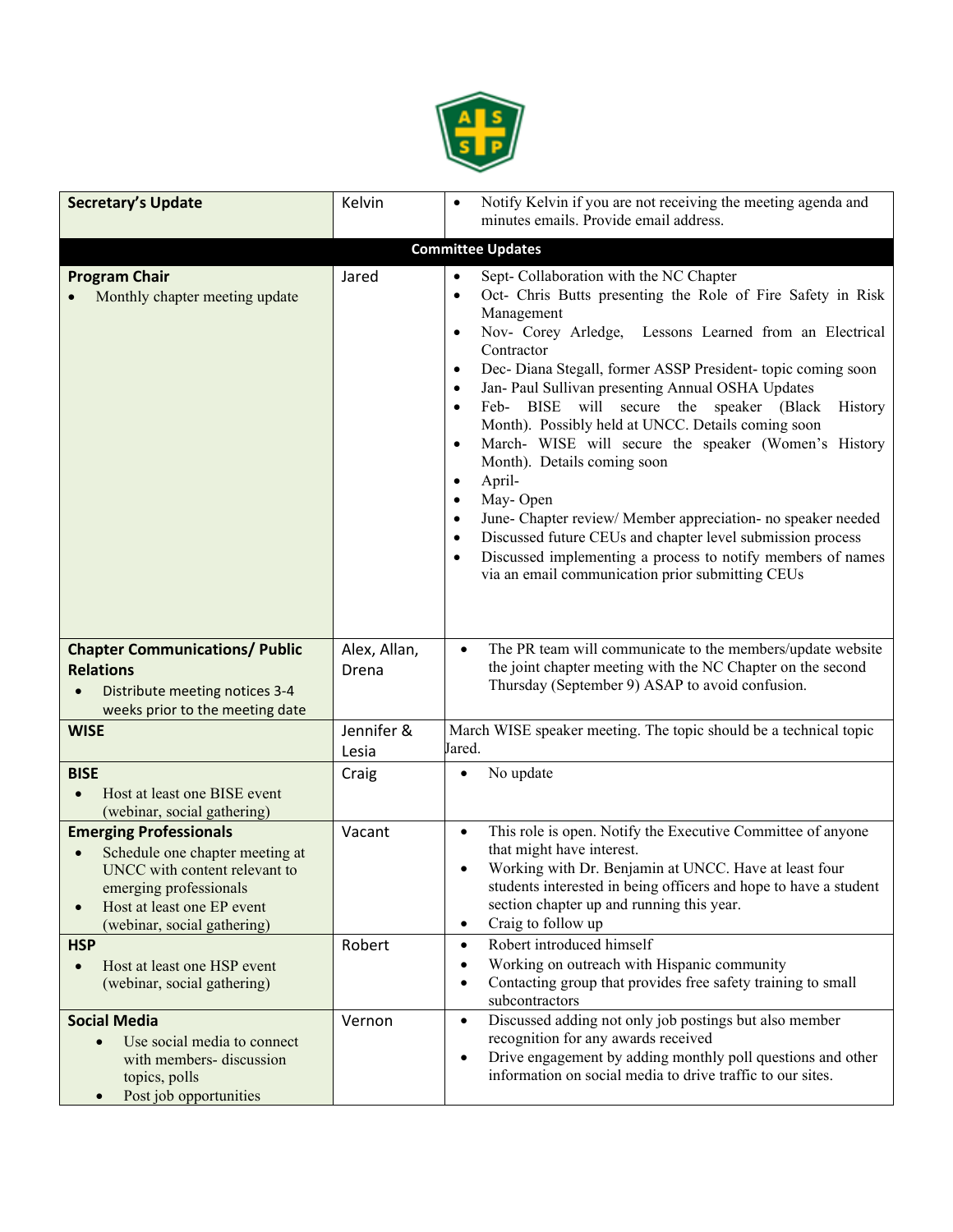

| Post member achievements                                                                                                                                                                                                                                    |                  |                                                                                                                                                                                                                                                                                   |
|-------------------------------------------------------------------------------------------------------------------------------------------------------------------------------------------------------------------------------------------------------------|------------------|-----------------------------------------------------------------------------------------------------------------------------------------------------------------------------------------------------------------------------------------------------------------------------------|
| <b>Foundation Liaison</b><br>Updates                                                                                                                                                                                                                        | Scott            | No update<br>$\bullet$                                                                                                                                                                                                                                                            |
| <b>Governmental Affairs</b><br>Updates                                                                                                                                                                                                                      | Scott            | Scott discussed article around efforts around using AI to<br>$\bullet$<br>develop technology around eye safety from computer use<br>As of Aug 13, OSHA provide guidance on its website (based<br>$\bullet$<br>on CDC guidance) around COVID-19 vaccinations for<br>workers.       |
| <b>Membership</b><br>Advertise Member-Get-A-Member<br>campaign<br>Send out annual member survey<br>Send out after meeting evaluation<br>$\bullet$<br>Schedule 2 New Member Happy<br>$\bullet$<br>Hours<br>Welcome new members with an<br>$\bullet$<br>email | Allison          | 3 new members joint the chapter, and 3 members left the<br>$\bullet$<br>chapter this past month<br>Total membership is 324<br>$\bullet$<br>Recent membership survey results were generally favorable<br>$\bullet$                                                                 |
| <b>Professional Development</b><br>Continue certification study group                                                                                                                                                                                       | Kevin            | No update<br>$\bullet$                                                                                                                                                                                                                                                            |
| <b>Awards &amp; Honors</b><br>Acknowledge Long Service Award                                                                                                                                                                                                | Vacant           | Heather will provide support as needed.<br>$\bullet$                                                                                                                                                                                                                              |
| <b>Construction Roundtable</b><br>Summary of previous meeting<br>$\bullet$<br>Upcoming meeting                                                                                                                                                              | Jason            | The September roundtable will be pushed to Oct. 1<br>$\bullet$<br>A speaker has been secured for the Nov. meeting.<br>$\bullet$                                                                                                                                                   |
| <b>Nominations &amp; Elections</b><br>Nominations & elections<br>$\bullet$<br>committee formed prior to 12/1<br>Submit Regional SPY nomination<br>by $2/1$                                                                                                  | Heather          | Heather will tap members to help form this committee by 12/1.<br>$\bullet$                                                                                                                                                                                                        |
| <b>Delegate Update</b><br>Update                                                                                                                                                                                                                            | Greg/<br>Heather | Meeting with Society set for Sept. 28 to discuss the<br>$\bullet$<br>streamlining change under consideration for the current roll<br>and responsibilities of the Delegate.<br>Moving to a volunteer advisory committee is being considered.<br>Will update when decision is made. |
| Website<br>Quarterly review of website<br>Remove website items over 1 year<br>$\bullet$<br>old                                                                                                                                                              | Dan              | Notify Dan of any need website updates                                                                                                                                                                                                                                            |
| <b>Closing Remarks</b>                                                                                                                                                                                                                                      | LaQuandra        | 9:52 AM adjourned                                                                                                                                                                                                                                                                 |

## **Action Item for September Meeting:**

- Contact Robin at NC Chapter to get the Teams meeting link for September 9<sup>th</sup> joint chapter meeting. LaQuandra
- Update website (Julian no longer RVP) Dan
- Follow up with Sherwin Williams potential sponsor Jared<br>• Follow up on potential change to submission of CEUs from cl
- Follow up on potential change to submission of CEUs from chapter level LaQuandra